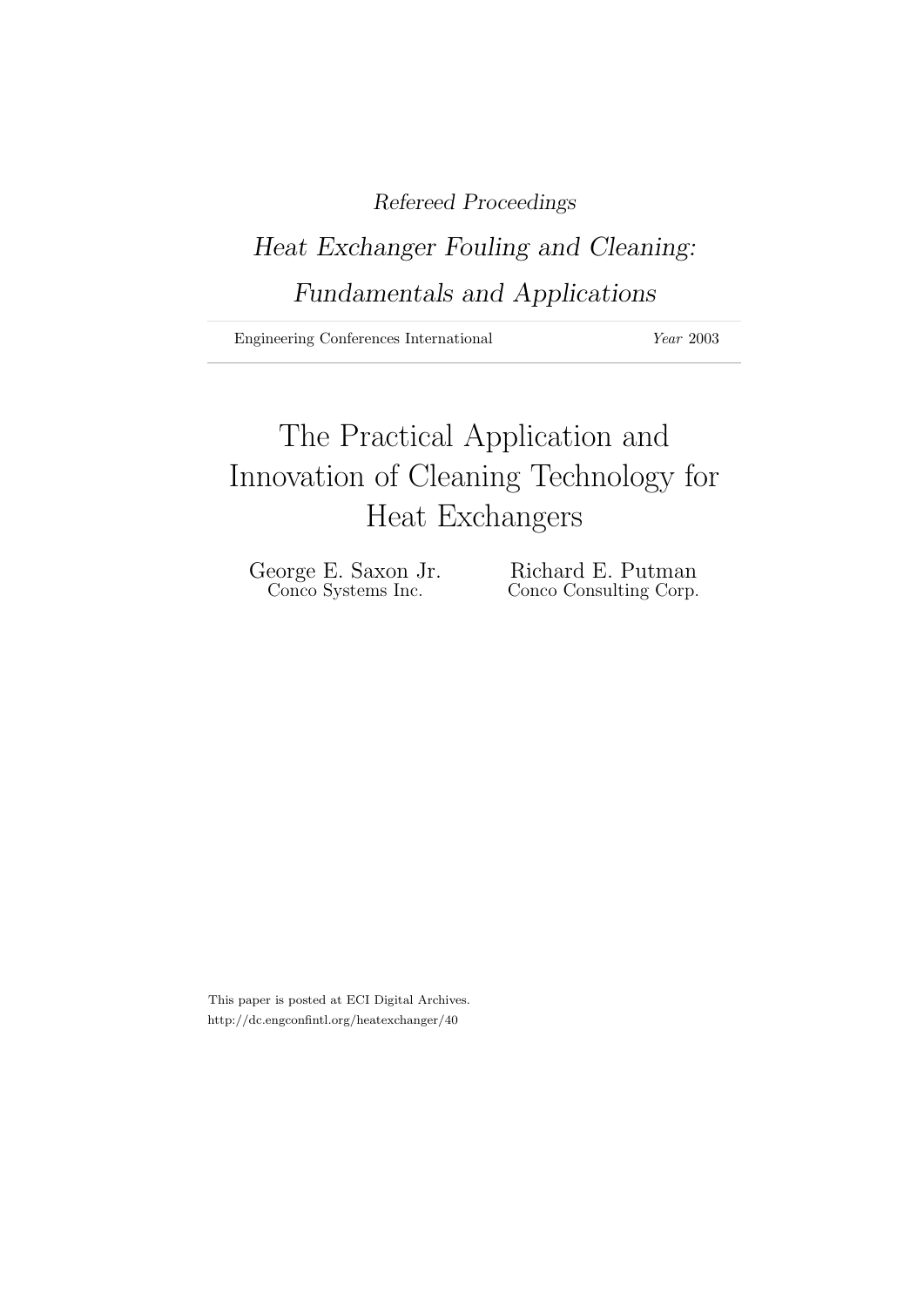### **THE PRACTICAL APPLICATION AND INNOVATION OF CLEANING TECHNOLOGY FOR HEAT EXCHANGERS**

**George E. Saxon, Jr.**<sup>1</sup>  **and Richard E. Putman**<sup>2</sup>

<sup>1</sup>Conco Systems, Inc., 530 Jones Street, Verona PA 15147 USA gsaxonjr@concosystems.net 2 Conco Consulting Corp., 530 Jones Street, Verona PA 15147 USA

#### **ABSTRACT**

The fouling of heat exchangers not only has a negative impact on heat transfer efficiency but also may restrict the output or production capacity of the facility. Given the cooling medium and the process, heat exchangers may be lightly fouled with organic deposits or may be severely blocked from hardened process chemicals. The probability of success in cleaning the heat exchanger is dependent on the selection of the appropriate cleaning technology under the specific fouling conditions. Early identification of fouling characteristics and a fundamental knowledge of cleaning system capabilities are essential in determining the most effective cleaning technology and the frequency of cleaning required. Unique circumstances may require innovative solutions. *State-of-the-art* cleaning technologies for shell and tube heat exchangers and air-cooled heat exchangers are introduced. The practical application and innovation of cleaning technology is discussed. Methods for effective removal of various deposit types are presented.

#### **INTRODUCTION**

The proper performance of heat exchangers within a process can affect the cost of the final product, or even the production rate. Unfortunately, heat exchangers are prone to fouling, its nature depending on the fluids flowing within and over the tubes or particulates in the atmosphere when discussing air cooled heat exchangers. The reduction in heat transfer that results almost invariably has an impact on product cost. Putman (2001) tells us to reduce this impact, heat exchanger performance should be intelligently monitored and the heat exchanger cleaned at intervals that are determined from optimal economic criteria.

#### **Heat Exchanger Fouling and its Effects**

 The principal types of fouling encountered in process heat exchangers include:

- Particulate fouling
- Corrosion fouling
- Biological fouling
- Crystallization fouling
- Chemical reaction fouling
- Freezing fouling

 Types of fouling encountered on the external surfaces of air cooled heat exchangers may include:

- Dirt, dust and debris
- Pollen and leaves
- Insects and bird carcasses

 In most cases, it is unlikely that fouling is exclusively due to a single mechanism, and in many situations one mechanism will be dominant. Fouling tends to increase over time, the trajectory being very site specific. Recognizing this, the Tubular Exchanger Manufacturers Association (TEMA, 1988) recommends that designers of heat exchangers include an allowable fouling resistance in their calculations, in order that some fouling can be tolerated before cleaning becomes necessary. But even though these allowances tend to prevent frequent process interruptions, fouling still has an economic impact. Thus, determining when to clean often requires striking a balance between maximizing the quantity of finished product from the process and its cost.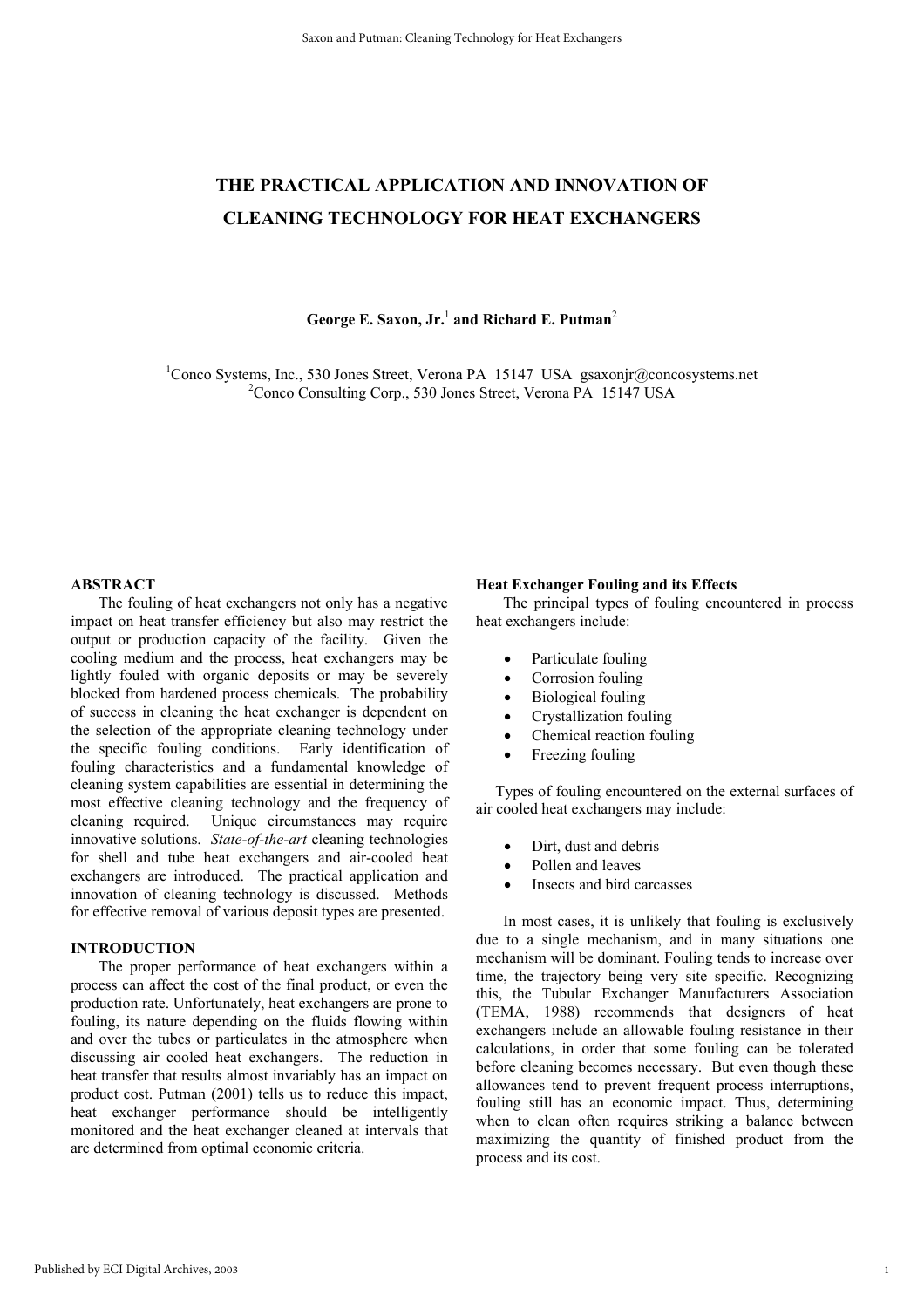#### **HEAT EXCHANGER CLEANING METHODS**

 Regardless of the tube material, the most effective way to ensure that tubes achieve their full life expectancy and heat transfer efficiency is to keep them clean. Each time the tube deposits, sedimentation, biofouling and obstructions are removed, the surfaces are returned almost to bare metal, providing the most effective heat transfer and the tube itself with a new life cycle, the protective oxide coatings quickly rebuilding themselves to re-passivate the cleaned tube.

 While cleaning can be performed *on-line*, the majority of cleaning procedures are performed *off-line;* the most frequently chosen, most effective and fastest cleaning method being mechanical cleaning.

 Among other off-line methods is the use of very highpressure water, but since the jet can only be moved along the tube slowly, the time taken to clean a heat exchanger can become extended. Great care must be taken to avoid damaging any tubesheet or tube coatings which may be present; otherwise the successful removal of fouling deposits may become associated with new tube leaks or increased tube sheet corrosion, only observable after the unit has been brought back on-line.

This paper introduces technologies for:

- Mechanical cleaning of shell and tube heat exchangers
- HydroDrilling of shell and tube heat exchangers
- Automated and Semi-automated cleaning of external surfaces of air-cooled heat exchangers

#### **Mechanical Cleaning of Heat Exchanger Tubes**

 Off-line mechanical cleaning is especially useful where fouling problems exist and are too severe to be handled by any of the other methods. Obviously, the tool selected has to be the most appropriate for removing a particular type of deposit. Molded plastic cleaners (pigs) are quite popular for some light silt applications. Brushes can also be used to remove these soft deposits as well as some microbiological deposits. Brushes are also useful for cleaning tubes with enhanced surfaces (e.g. spirally indented or finned), or those tubes with thin wall metal inserts or epoxy type coatings.

 With harder types of deposits , calcium carbonate being a notable example, metal cleaners of various designs have been developed for effective removal. Figure 1, Conco Type C3S Tube Cleaner and Figure 2, Conco Type C4S Tube Cleaner show some of the current versions of mechanical cleaners with spring-loaded blades. The use of spring-loaded tube cleaners was identified as "Proper Maintenance" by Putman and Walker (2000).

 The blades are mounted on a spindle, at one end of the spindle is a serrated plastic disk that allows a jet of water to propel the cleaners through a tube with greater hydraulic

efficiency. The water is directed to the tube being cleaned by a water gun. The water is delivered by a pump operating at 300 psig (2.07 MPa). Since the pump is usually mounted on a wheeled base plate, the system can be conveniently moved from unit to unit within a plant or even moved to another plant. See Figure 3 Conco Water Gun and Portable Booster Pump.



Figure 1 Conco Type C3S Tube Cleaner



Figure 2 Conco Type C4S Tube Cleaner

 Another advantage of using water for tube cleaner propulsion is that the material removed can be collected in a plastic container for later drying, then weighing to establish the deposit density  $(g/m^2)$  and followed in many cases by X-ray fluorescent analysis of the deposit cake.

 A water pressure of 300 psig (2.07 MPa) is very effective for propelling the cleaning tools through the tubes, preventing their exit velocity from rising above a safe level. Some other cleaning systems use air or a mixture of air and water to propel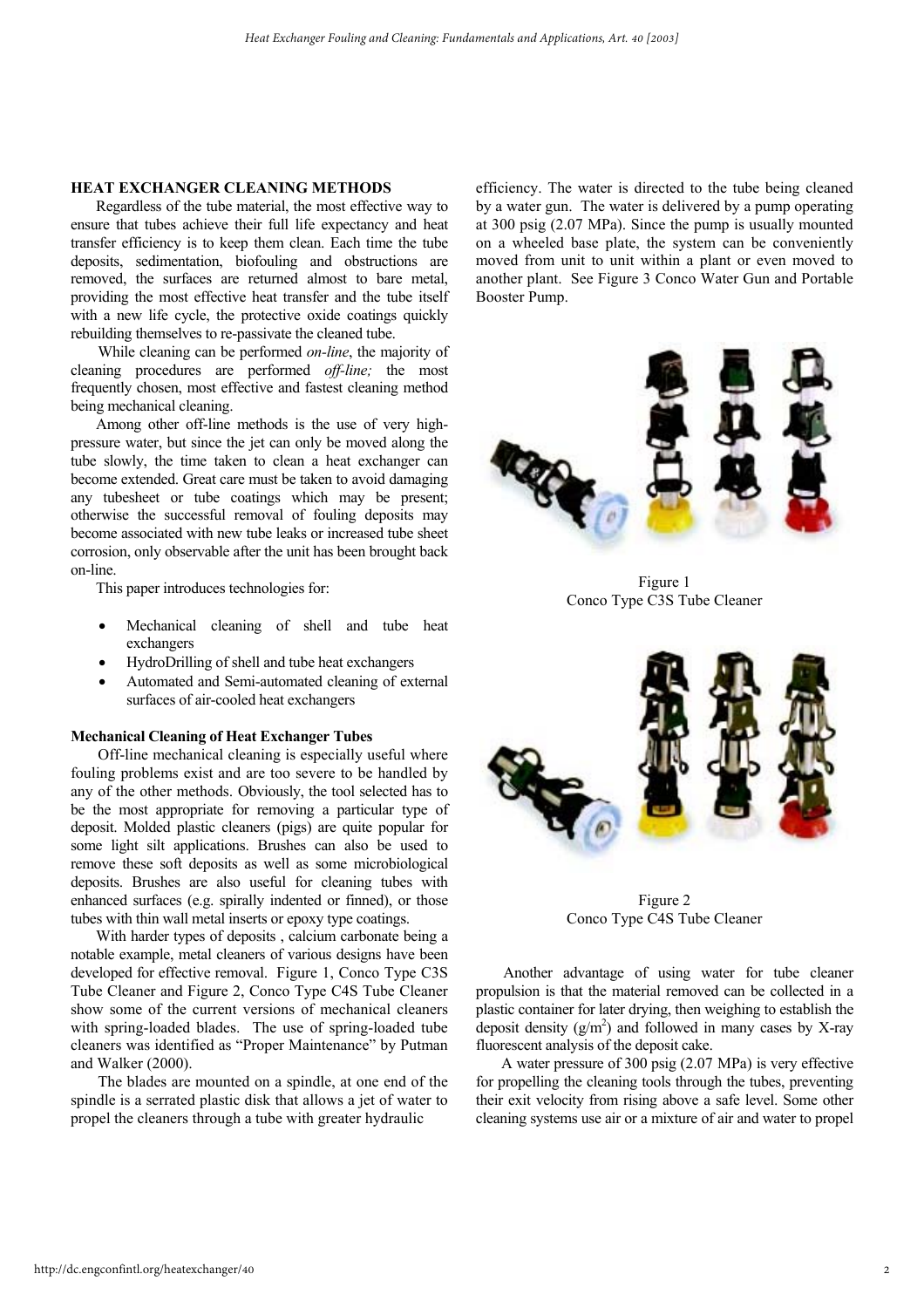the cleaner, but air pressure is compressible and dangerous to use.



Figure 3 Conco Water Gun and Portable Booster Pump

 Most metal cleaners are designed to have a controlled spring-loaded cutting edge: but, if effective deposit removal is to be the result, the dimensions of the cutting surfaces have to be closely matched to the internal diameter of the tube being cleaned. This not only improves the peripheral surface contact, but also ensures that the appropriate spring tension will be applied as the cleaner is propelled through the tube. See Figure 4, C4S Tube Cleaner in Action. The effective life of cleaners with this design can be as high as 12 tube passes.



Figure 4 C4S Tube Cleaner in Action

*Tube cleaner innovations.* As a result of an innovative research program organized to resolve problems encountered in the field and to develop new products where existing equipment was found to be inadequate, new tube cleaners were developed. For example, in order to provide the blades with more circumferential coverage of the tube surface, the Conco Hex Cleaner was developed. The increased contact surface provided by the greater number of blades was found to be more efficient in removing tenacious deposits such as those consisting of various forms of manganese.

 A later development involved a tool for removing hard calcite deposits, which were found to be difficult to remove even by acid cleaning. The Conco Cal Buster consists of a teflon body on which are mounted a number of rotary cutters. These are placed at different angles around the body, which is fitted with a plastic disk similar to those used to propel other cleaners through tubes. Used on condenser tubes that had accumulated a large quantity of very hard deposits, Stiesma et al (1994) described how cleaners of this type removed 80 tons (72.48 tonnes) of calcite material from a large surface condenser. It has now become a standard tool whenever hard and brittle deposits are encountered.

 Additional developments for the removal of manganese dioxide, iron, and silica deposits, include the stainless steel brush (SSTB), it is made from stainless steel, with over 1,000 contact points per cleaner.

 The experience gained from using these techniques has allowed the cleaning duration to be forecasted with confidence and cleaning to be performed on schedule. For instance, a normal crew can clean 5,000 tubes during a 12-hour shift. Clearly, the number of tubes cleaned in a day can rise with an increase in crew size, limited only by there being adequate space for the crew to work effectively

 The concern is occasionally expressed that mechanical cleaners can possibly cause damage to tube surfaces. With cleaners that have been properly designed and carefully manufactured, such damage is extremely rare. Indeed, Hovland et al (1988) conducted controlled tests by passing such cleaners repeatedly through 30 feet long, 90-10 CuNi tubes. It was found that after 100 passes of these cleaners, the wall thickness became reduced by only between 0.0005 and 0.0009 inches (12.5 and 22.86 $\mu$ ). If a 50% reduction in wall thickness is the critical parameter, extrapolating this series of tests would be equivalent to 2800 passes of a cleaner per tube or 1000 years of condenser cleaning!

 Clearly, all off-line cleaning methods sometimes need assistance where the deposits have been allowed to build up and even become hard. In such cases, it may still be necessary to acid clean, followed by cleaning with mechanical cleaners or high-pressure water to remove any remaining debris.

 Chemicals are also used for the off-line cleaning of heat exchanger tubes. Several mildly acidic products are available and will remove more deposit than most other methods, but it is expensive, job duration is excessive, and the subsequent disposal of the chemicals requires serious consideration due to potential environmental hazard. It has also been found quite frequently that some residual material still needs to be removed by mechanical cleaning methods. One very effective technique for removal of difficult deposits is HydroDrilling which will be discussed in the next section.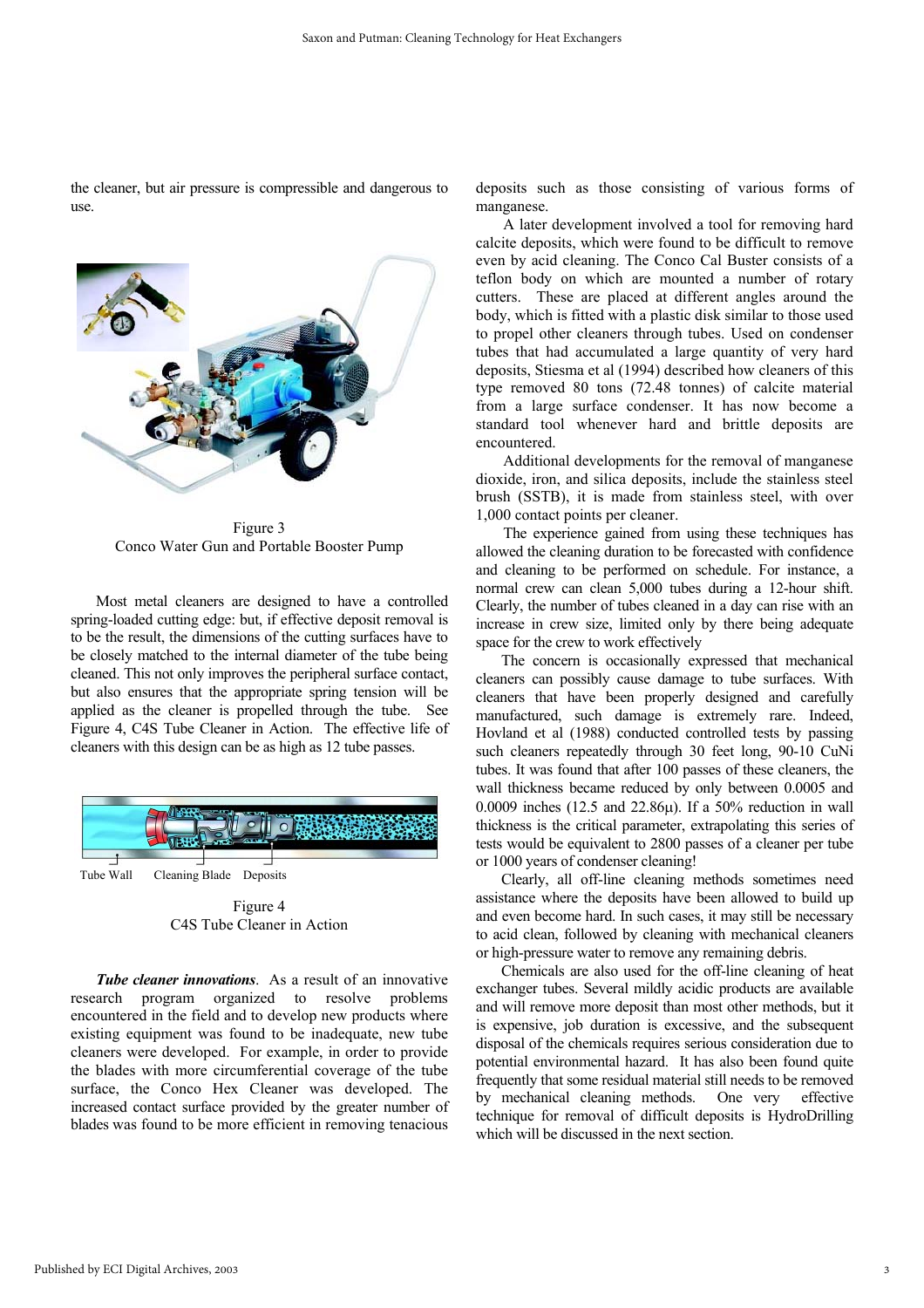Very few on-line methods are available to clean heat exchanger tubes but the best known is the system which uses recirculated sponge rubber balls as the cleaning vehicle. These systems often operate for only a part of each day and, rather than maintaining absolutely clean tube surfaces, tend to merely limit the degree of tube fouling. Although the tubes may become cleaner if abrasive balls are used, tube wear is often the unfortunate consequence of such cleaning. What's more, this system is not effective on hardened process chemicals or refining products.

 Mussalli et al (1991) showed some uncertainty concerning sponge ball distribution and therefore, how many of the tubes actually become cleaned on line. It is also not uncommon to find that numerous sponge balls have become stuck in tubes and these appear among the material removed during mechanical cleaning operations. For these reasons, the tubes of heat exchangers equipped with these on-line systems still have to be cleaned periodically off-line, especially if loss of capacity is of serious concern.

#### **Hydrodrilling of Severely Fouled or Blocked Heat Exchanger Tubes**

 Since its invention in 1970, the HydroDrill, shown in Figure 5, Global HydroDrill in Action, has been used in refineries, petrochemical plants, pulp and paper plants, electric power plants and other process industry plants throughout the world. While the HydroDrill provides an aggressive cleaning action it can be used frequently and routinely. Detailed information is provided in The Global Heat Exchanger Services Company Statement of Qualifications, 2003.



Figure 5 Global HydroDrill in Action

 The HydroDrill is extremely effective on hard, tough deposits, and after drilling it is often possible to salvage heat exchangers previously thought to be useless. Hydrodrilling can also be performed on-site therefore eliminating the need for bundles to be sent off-site for cleaning treatments. Completely blocked tubes can be restored to 100 percent of the original tube internal diameter in one pass of the HydroDrill, cleaning tubes in one pass reduces labor costs. Typical cleaning speed for a 20-foot long tube is 30 to 90 seconds each. Formerly compromised tubes can be cleaned and polished to 100 percent efficiency so that inspection can be performed.

 For example, in one case the same bank of heat exchangers fouled so severely that they required cleaning every two months, resulting in 30 cleanings over five years. On inspection it was reported that the heat exchanger tubing had maintained its original condition. Further detailed testing has been performed by a Japanese company, confirming the HydroDrill is safe to use. Fouled bundles that were designated as scrap, often following the failure of other cleaning methods, can be recovered and placed back in to service.

 The HydroDrill can effectively clean hard deposits such as:

- $C_0$ <sub>ke</sub>
- Calcium
- Sulfur
- **Bauxite**
- Asphalt
- Oxides
- Baked-on hard polymers

 The HydroDrill is designed to maximize cleaning effectiveness with minimal risk. The bit, spinning at 1000 to 2000 RPM removes deposits with a rotary scraping action. Bits range in size for tubes from 3/8" up to 6 inches, the most common tube sizes being  $\frac{1}{2}$ ,  $\frac{3}{4}$ ,  $\frac{1}{2}$  and  $\frac{1}{2}$ . The various bits are shown in Figure 6, Various HydroDrill Bits.



Figure 6 Various HydroDrill Bits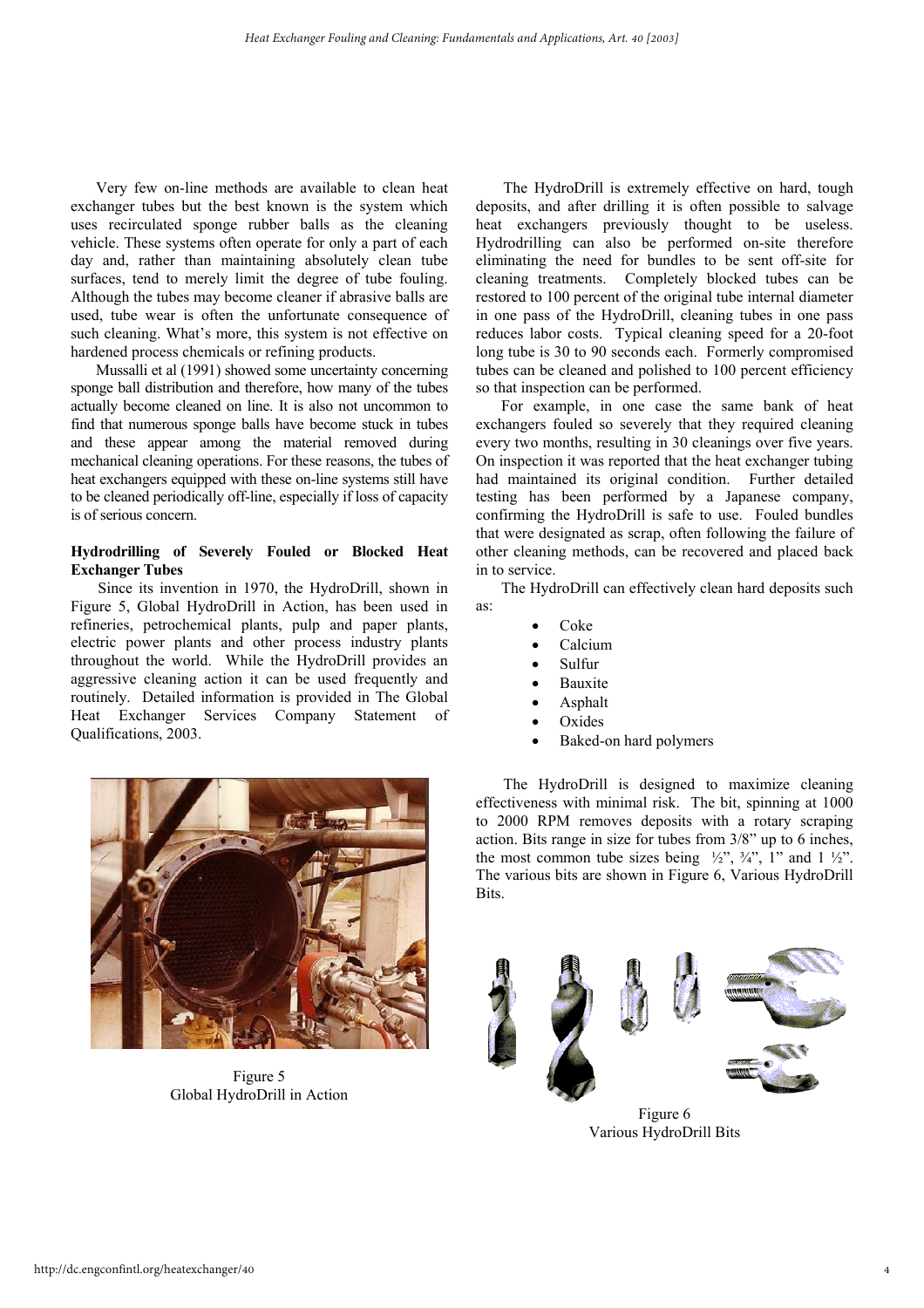The bit is designed to ensure no tube damage occurs during the drilling operation. The bit is designed with a long shank to ensure that the axis of the bit and the axis of the tube are in complete alignment. Carbide scrapers are only on the leading edge of the bit. Corners of the bit are rounded, so there are no sharp corners to gouge the tube wall. The drill rides on a thin layer of liquid (water) for lubricating bearing surfaces between the bit and the tube wall.

 The system can accommodate tubes that are bowed. The long, slender "kelly" rod that drives the bit inherently bends to follow the tube. The system is also easy to setup and operate, a two-person crew can set-up the equipment in one hour or less. Control of the equipment is straightforward, a foot pedal and 4-way valve are the extent of the controls. A complete setup is shown in Figure 7, Complete HydroDrill Setup. There are no complicated settings or adjustments that need to be made. Approximately 80 gallons of water and air utilities are the only requirements from the plant. The HydroDrill uses a small a volume of water (2 to 3 GPM at 200 to 300 PSI) that is filtered and recycled through a booster pump.



Figure 7.0 Complete HydroDrill Setup

 Since the HydroDrill does not use high-pressure water or hazardous chemicals, the risk of personal injury or property damage is significantly less than other methods. The HydroDrill design has been verified by the successful cleaning of thousands of exchangers as well as by tests and inspections performed by Global Heat Exchanger Service's clients.

 Tough hardened deposits can be removed faster and at lower overall cost. For over 30 years, the Hydrodrill has proven itself to be an effective and aggressive cleaning method for use in process plants within many industries. Its effectiveness, safety and affordability have made it an indispensable technology for many sites.

HydroDrilling heat exchanger tubes results in:

- Less scheduled cleaning time and cost
- Greater heat transfer efficiency
- Less risk of personnel injury or property damage
- Less waste and less cost associated with waste disposal
- Low risk

#### **Developing an Appropriate Cleaning Procedure**

 The selected cleaning procedure should remove the particular deposits that are present as effectively as is possible, and will render the unit *out of service for the minimum amount of time*. Some other major considerations in the selection process are as follows:

*Removal of obstructions.* Many tube-cleaning methods are ineffective when there are obstructions within tubes, or when various forms of macrofouling are present. When such obstructions are found it is inadvisable to proceed with the cleaning regimen as planned. Attention should be given to shell-fish which constitute macrofouling, and can include Asiatic clams and zebra mussels in cooling water. Other obstructions generated directly from the process medium must be considered as well. The selected tube cleaner must have the body and strength to remove such obstructions. The cleaning method must also be able to remove the byssal material that shell-fish use to attach themselves to the tube walls, and hardened aged deposits.

 There are certain types of other debris and process impurities which can become obstructions, among them: cooling tower fill, waste construction material, sponge rubber balls, rocks, sticks, twigs, seaweed and fresh water pollutants, any or all of which can become lodged in the tubes and will require removal. Meanwhile, experience has shown that, if appropriate procedures are followed, properly designed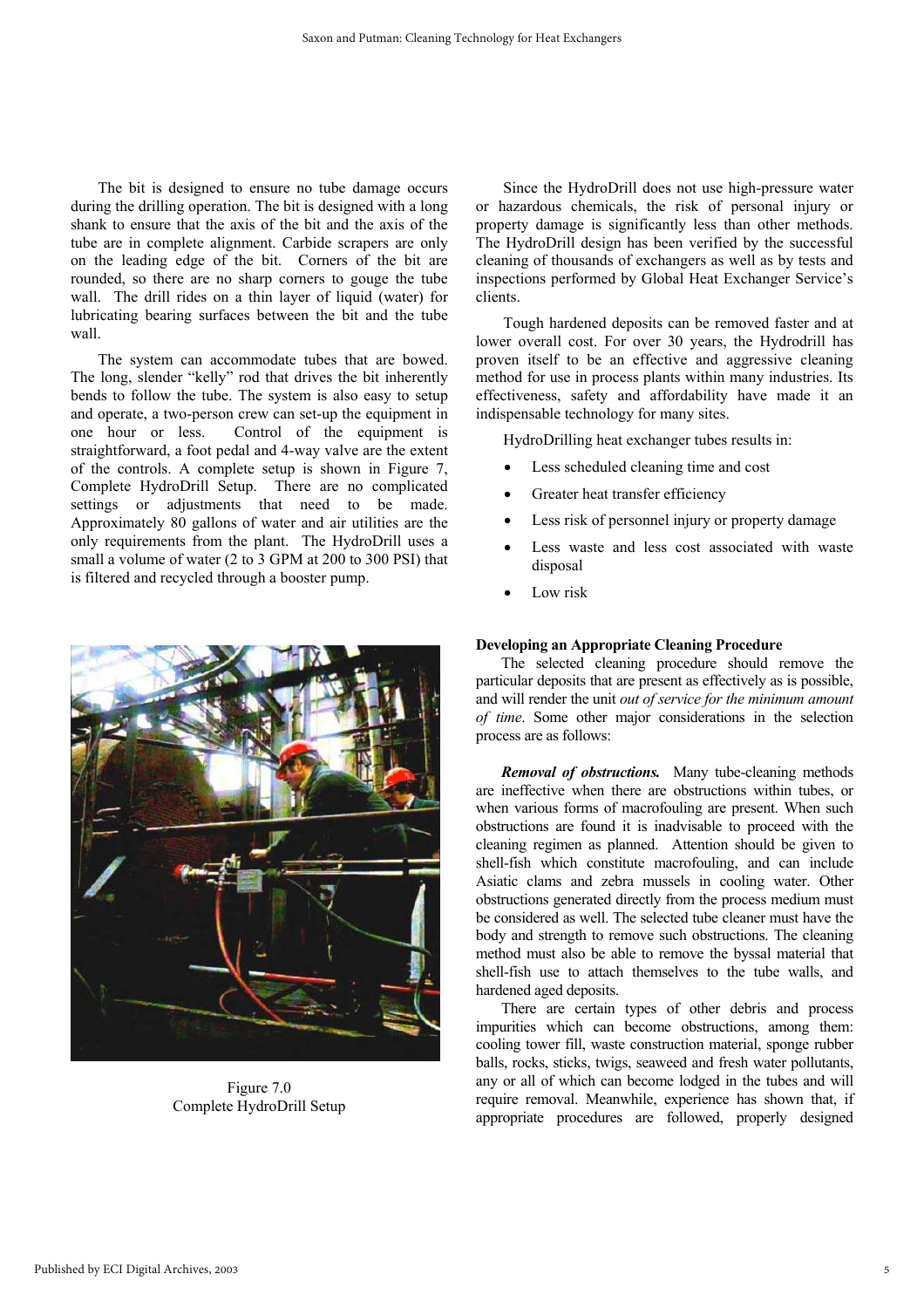cleaners should not become stuck inside tubes, unless the tube is deformed.

 *Removal of corrosion products.* When heat exchangers are equipped with copper alloy tubing, copper deposits grow continuously and the thick oxide coating or corrosion product can grow to the point where it will seriously impede heat transfer. Not only will the performance of the condenser be degraded but such deposits will also increase the potential for tube failure. When a thick outer layer of porous copper oxide is allowed to develop, it disrupts the protective inner cuprous oxide film, exposing the base metal to attack and causing under-deposit pitting to develop. Such destructive copper oxide accumulations together with any other deposits must be removed regularly.

 *Surface roughness.* Rough tube surfaces, often the result of accumulated fouling deposits, are associated with increased friction coefficients while the reduced cooling water flow rates allow deposits to accumulate faster. It has also been found that rough tube surfaces tend to pit more easily than smooth surfaces. A tube surface rendered smooth from effective cleaning can improve condenser performance through:

- Improved heat transfer capacity and a lower water temperature rise across the heat exchanger, reducing the heat lost to the environment
- Increase in both flow volume and water velocity, often resulting in reduced pumping power
- Increased time required between cleanings, by reducing rate of re-deposition of fouling material on the tube surfaces.
- Reduced pitting from turbulence and gas bubble implosion
- Longer tube life and heat exchanger life

#### **Fouling Tendencies of Air-Cooled Condenser**

 From Putman and Jaresch (2002) we know that the external surfaces of the finned tubes on air-cooled heat exchangers are very prone to fouling from pollen, dust, insects, leaves, plastic bags, bird carcasses, etc. Not only is the air flow affected but also the heat transfer coefficient: the deterioration in performance increasing unit operating costs. In severe cases, fouling can also limit the generation or production capacity of the facility or process.

 To improve the heat removal capacity of an air-cooled heat exchanger under conditions of high ambient air temperature, operators will sometimes spray water on the heat exchanger to reduce surface temperature. Unfortunately, depending on the quality of water used, this sometimes leads to new scale formation on the tube fins and, again, reduces the heat transfer rate if the deposits are allowed to accumulate.

#### **Cleaning Techniques for Air-Cooled Heat Exchangers**

 The three principal methods for cleaning the external surfaces of air-cooled condensers are as follows:

- Fire hose
- High pressure handlance
- Automated cleaning machine

Fire Hose. While the volume of water consumed is high, a fire hose offers only a low washing effect because of the low pressure involved. The galvanized surfaces of the tubes and fins are not damaged by this method. Unfortunately, in order to perform cleaning the plant must be taken out of service and scaffolding erected. The process may also be time and labor intensive depending on unit design and accessibility.

 It has also been found that use of the fire hose only leads to small performance improvements even if the surfaces seem to be optically clean. The reason is that only a portion of the fouling material is washed off while the remainder is pressed between the fin tubes and can not be washed out by this method. Furthermore, once compressed, the fouling material not only hinders heat transfer but also obstructs air flow.

*High Pressure Handlance*. The high pressure handlance method offers low water consumption and a high water pressure. Unfortunately, the latter can cause the galvanized surfaces to become damaged or even cause the fins to be snapped off. Again, the plant must be taken out of service and scaffolding erected in order that cleaning can be performed. Unit accessibility will affect cleaning productivity.

 As with the use of a fire hose, this procedure only leads to small performance improvements and, once the fouling material has been compressed, it hinders heat transfer and obstructs air flow.

 *Automated Cleaning Machine*. The automated cleaning machine, an example of which is shown in Figure 8, Cleaning a Flat Cooler, uses a significant volume of water; the water pressure allows for effective surface cleaning, while avoiding damage to galvanized surfaces and fins. The main components of the system include a nozzle beam, a tracking system, and a control panel. The water contains no additives. The nozzle beam is optimally matched to the tube bundle geometry, with a constant jet angle as shown in Figure 9, Nozzle Beam. Optimizing the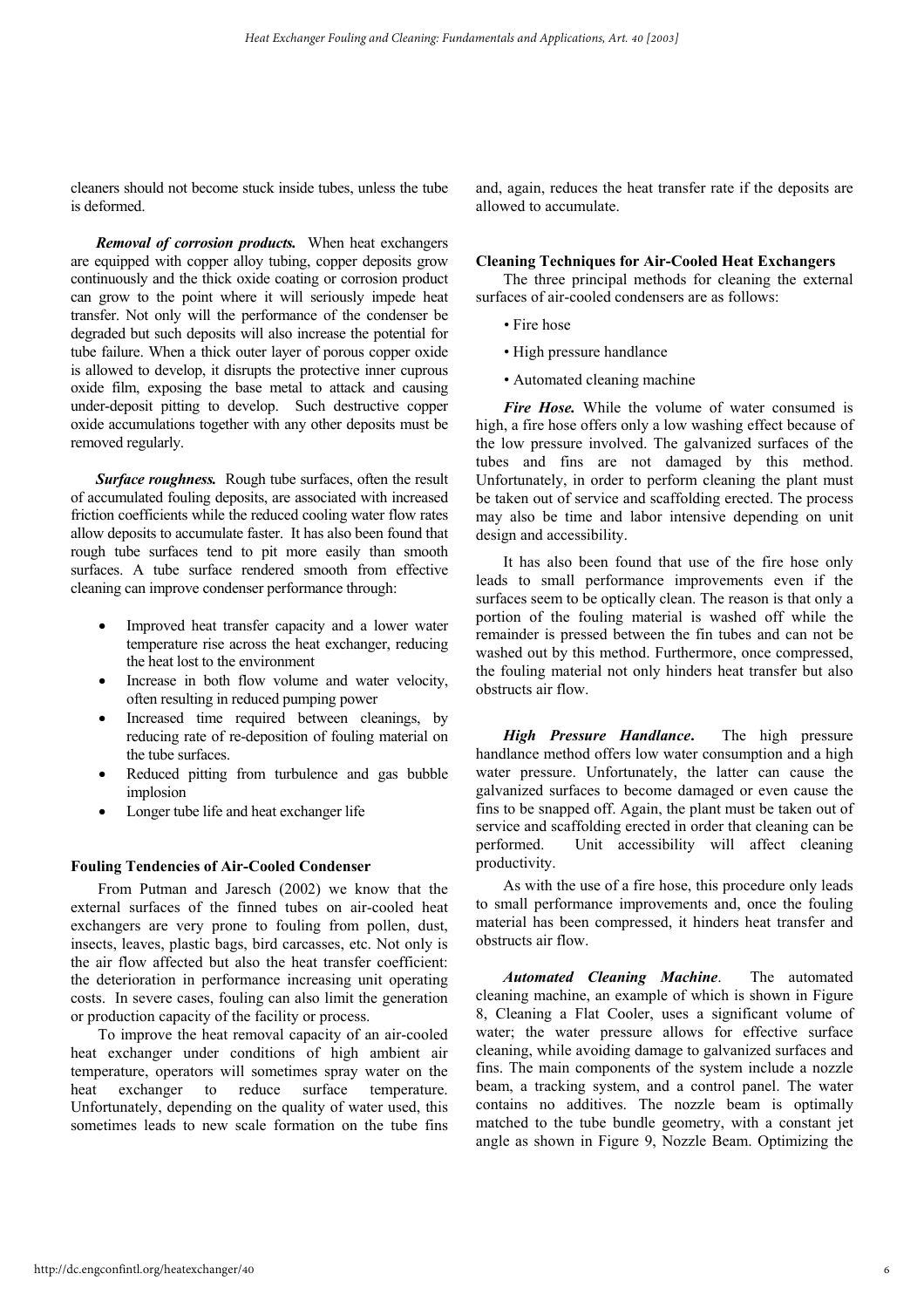geometry of the nozzle beam involves determining the proper nozzle distance to the surface, the jet energy and the selection of the appropriate nozzle design. The constant jet angle also ensures that there is no damage to or snapping off of tube fins, regardless of the material from which they are fabricated. Furthermore, the carriage on which the nozzle beam is mounted moves at a constant speed and so allows the fouling to be removed effectively and uniformly across the heat exchange elements of the heat exchanger. Because the fouling material is removed, air flow is no longer obstructed.



Figure 8 Cleaning a Flat Cooler



Figure 9 Nozzle Beam

 An important advantage of the automated cleaning method is that cleaning can be performed during operation while the unit is still on-line. Further, there is no need for scaffolding and labor requirements are minimized. The automated cleaning system can be applied in three principal forms:

- 1. Permanently installed system complete with PLC controls, one system being supplied for each side of the heat exchanger.
- 2. Semi-automatic system in which only the guide rails are permanently installed, the nozzle beam carriage being moved from section to section as the cleaning progresses as shown in Figure 10.
- 3. Portable service unit, together with a portable nozzle beam carriage and control unit. The cleaning service is performed in-house or by a qualified service provider as shown in Figure 8.



Figure 10 Semi-Automatic System

#### **CONCLUSION**

 Amidst a marketplace replete with numerous cleaning and service options for every aspect of the production process, site engineers and staff must choose maintenance practices which will help to improve performance, while ensuring that the integrity of their equipment will not be compromised. Interim gains in performance can be achieved while maintaining the long-term efficacy of a